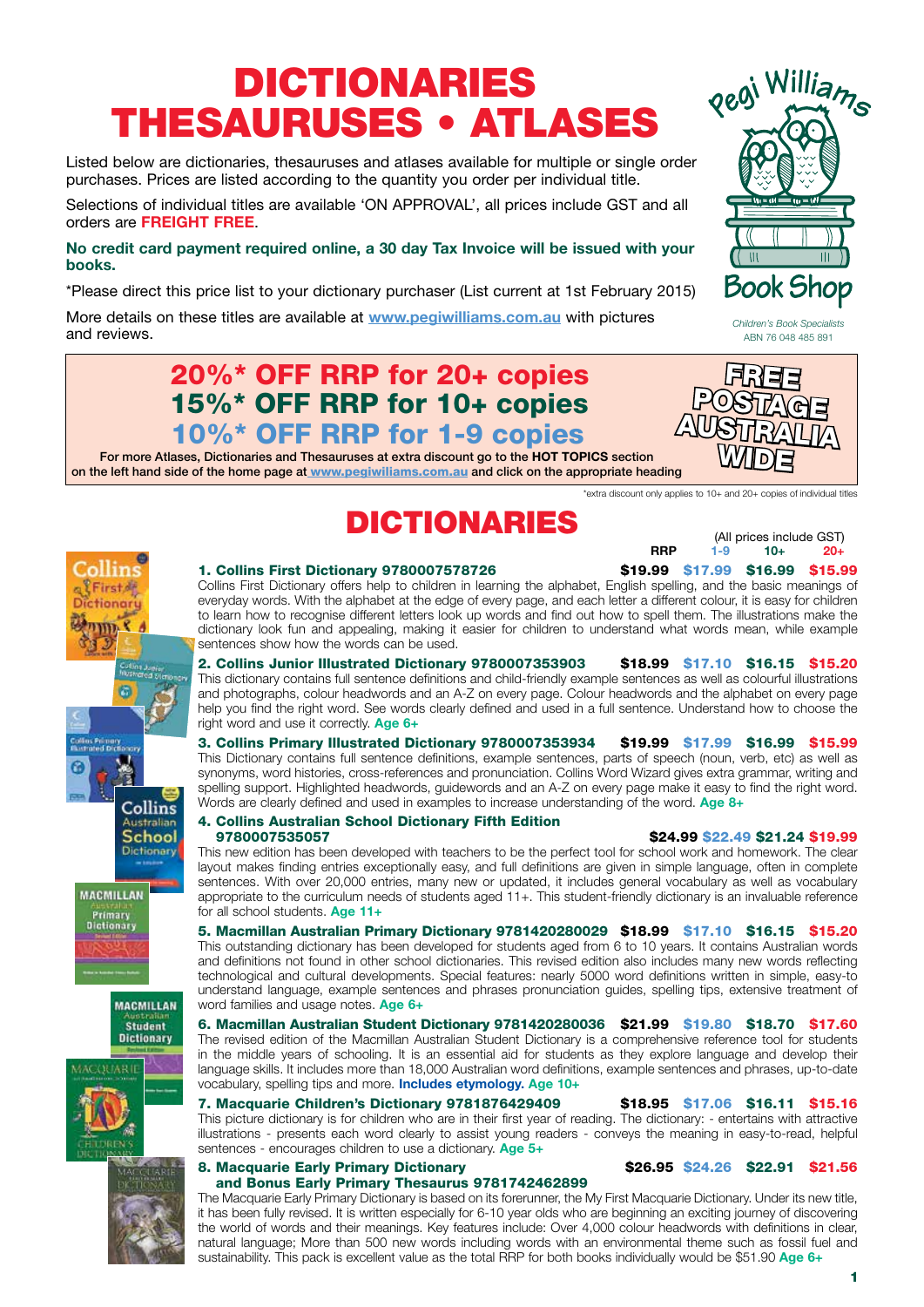

# 9. Macquarie Primary Dictionary and Bonus Thesaurus

#### 9781742462905 \$26.95 \$24.26 \$22.91 \$21.56

The Macquarie Primary Dictionary is based on its forerunner, the Macquarie Junior Dictionary. As a primary dictionary, it is designed specifically to develop and consolidate the language acquisition of upper primary students. Over 12,300 colour headwords with definitions in clear, natural language and more than 700 new words including words with an environmental focus such as carbon capture and ecological footprint. This pack is excellent value as the total RRP for both books individually would be \$53.90. **Ages 8+**

#### 10. Macquarie School Dictionary 3rd Edition

with Compact Speller (PAPERBACK) 9781742462875 \$28.95 \$26.06 \$24.61 \$23.16 Australia's National Dictionary, the third edition of the best-selling Macquarie School Dictionary provides students with a fully updated, authoritative and user-friendly guide to language in both its traditional and contemporary usage. Entries have been especially selected from the Macquarie Dictionary database to meet the needs of students in the secondary school years. This new edition features: More than 19,000 colour headwords and over 32,000 definitions. **Includes etymology. Ages 10+**

#### 11. Macquarie Budget Dictionary 9781742619873 \$9.99 \$8.99 \$8.49 \$7.99

An up-to-date small dictionary with all the coverage of world English and Australian English that can be distilled into its compact, easy-to-carry format. This new edition, like its predecessors, has been compiled with the needs of the general reader in mind, and is ideal for home, school or office. Many new words and meanings have been added, reflecting the ever-changing nature of our language. A few examples are: catch-up TV, chia, cloud computing, fracking and precycle. Some features of this edition: - up-to-date words and definitions - over 37,000 definitions - valuable appendixes, including a full listing of the countries of the world, their capital cities, languages and currencies - clear pronunciations. **Age 12+**

## 12. Macquarie Concise Dictionary 6th Edition<br>9781876429386 NEW

\$39.99 \$35.99 \$33.99 \$31.99 This new edition contains new words such as fiscal cliff, social reading, apera, mummy blog, and blade runner. It also gives a perspective on our history with the inclusion of words that date back to the Australian military experience of WWI. This dictionary continues to change, adapt and re-adjust to reflect Australian language. It is both international and uniquely Australian, making it the standard dictionary for all Australians. The richness of the Macquarie distilled into a compact format, the Concise meets the needs of the general reader in a book which is accessible, portable and easy-to-use. **Includes etymology. Ages 12+**

#### 13. Oxford First Australian Dictionary, The 9780195551891 \$25.95 \$23.36 \$22.06 \$20.76 Over 4,500 colour headwords, it covers current words for today's Australian children. It helps with spelling and grammar and includes school topics like the solar system, dinosaurs, and Aboriginal Australia, making words fun to help students write and read better. Customised primary school fonts for better word recognition and alphabet tabs assist children to easily locate a specific letter. Example phrases show how words are used in context. **Age 6+**

14. Oxford Dictionary Project 1 9780195572414 \$27.95 \$25.16 \$23.76 \$22.36 The Oxford Dictionary Project has been specifically designed as a teaching resource to assist students in developing important basic dictionary skills. It includes the Oxford Wordlist words as research has shown these to be the words Australian students write most frequently**. Age 6+**

## 15. Oxford Australian Middle Primary Dictionary

#### \$29.95 \$26.96 \$25.46 \$23.96

Over 25,000 bold, blue headwords with simple and concise definitions. Example sentences to show words in context. Pronunciation guide given for difficult or unusual words. Reflects the school syllabus in each Australian state. Special Study Pages in the centre of the dictionary contain fun information about words and grammar, a map of Australia showing the Aboriginal languages that have given us some of our words and a table of handy hints for spelling. **Includes etymology. Age 8+** 

16. Oxford Australian Primary Dictionary 9780195514513 \$30.95 \$27.86 \$26.31 \$24.76 Features include, Over 25,000 headwords, highlighted usage boxes help clarify points of confusion about some words, an alphabet strip on the edge of each page is tinted at the relevant letter, so it can be used as a thumb index, parts of speech, plurals and derivatives written out in full to help with grammar, word origins are provided for borrowings from Aboriginal languages. A map at the back shows the location of the 22 Aboriginal languages referred to in this dictionary. Other appendices include floral emblems, English terms, mathematical terms, computers and technology, Aboriginal words, human body, civics and citizenship, common prefixes, and common suffixes. **Age 10+**

17. Oxford Australian Basic School 9780195527407 \$15.95 \$14.36 \$13.56 \$12.76 This compact school dictionary contains the complete text of the Australian School Oxford Dictionary but in a smaller format and without the study pages. Contains up to date content, including Australian Curriculum terms. This dictionary introduces students to the style in which most adult dictionaries are written, while avoiding abbreviations, symbols and other confusing conventions. It contains entries for more than 20,000 words and phrases. Clear definitions with Australian usage in mind are provided, and are often supplemented with example sentences and phrases. **Age 10+**

18. Oxford Australian Student's Dictionary 9780195573916 \$37.95 \$34.16 \$32.26 \$30.36 This dictionary will take most students right through secondary school. More than just a dictionary, it also contains considerable cross-curricular subject vocabularies along with encyclopaedic entries. This major new edition includes a new 32-page Grammar & Reference Guide which provides authoritative and clear advice on grammar and usage. Hardback. **Includes etymology. Age 12+**

### 19. Oxford Australian Advanced Primary Dictionary

\$33.95 \$30.56 \$28.86 \$27.16 This dictionary is user-friendly, comprehensive and specifically compiled for Upper Primary students. With over 50,000 headwords it covers contemporary Australian terms and includes new words from the areas of environment, technology, popular culture, science, medicine, economics and food. Every headword and derivative is highlighted in blue for easy recognition. **Includes etymology**. **Ages 10+**







ustralian<br>- I R S T **OXFORD** 









**OXFORD**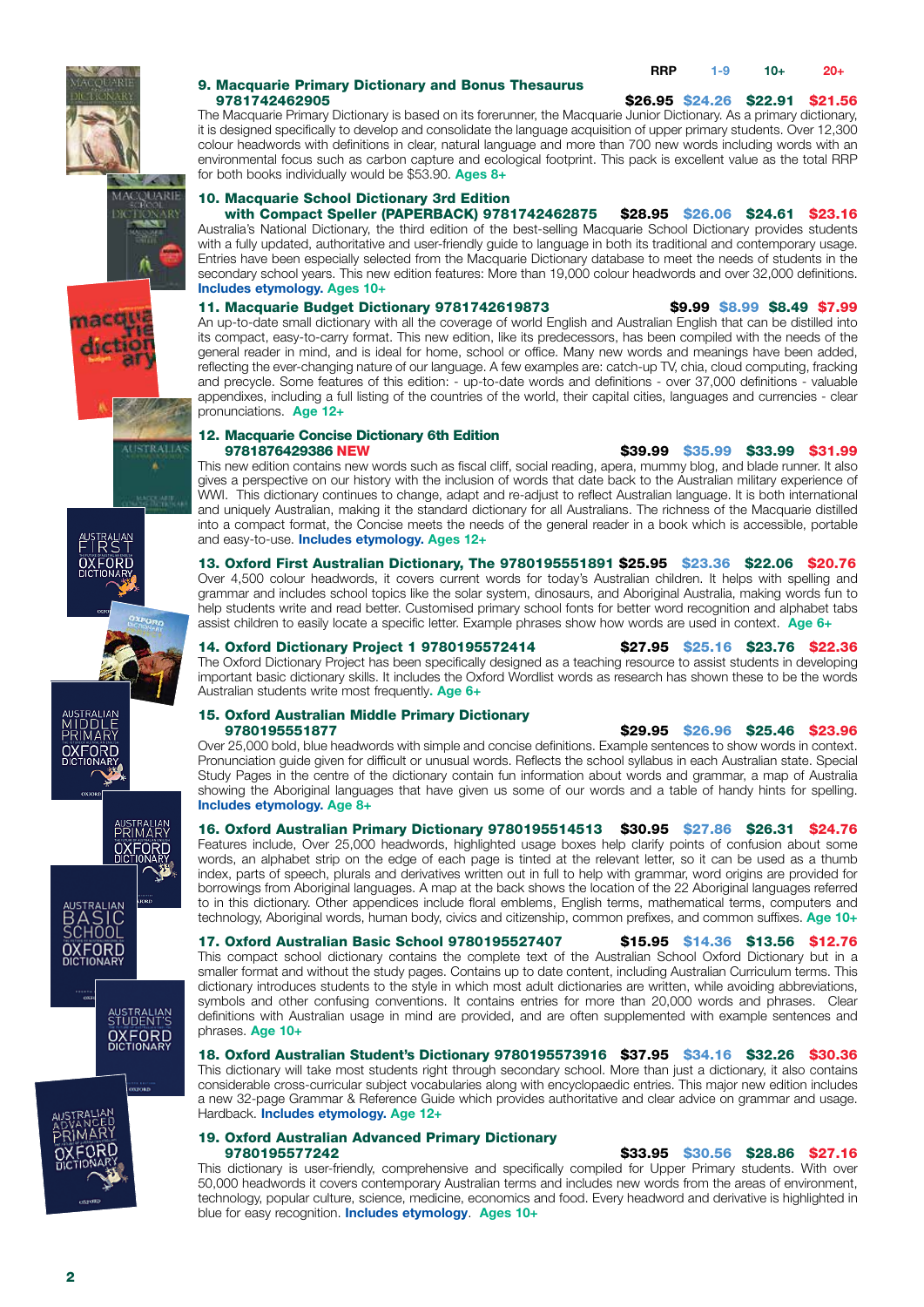## 20. My First Australian Dictionary and Thesaurus

**RRP 1-9 10+ 20+** 

\$22.95 \$20.66 \$19.51 \$18.36 This integrated dictionary and thesaurus assists students to fully understand the meanings of words and helps them to differentiate shades of meanings of words as well. Key features include over 1,500 bold, colour headwords that students in this age range are likely to use in their writing and spacious page layout that will lead students directly to the information they seek. **Age 7+**

## 21. Australian Integrated Primary School Dictionary and Thesaurus

\$35.95 \$32.36 \$30.56 \$28.76 This integrated dictionary and thesaurus is an innovative feature-packed reference designed for primary school students. It combines a dictionary and thesaurus in a single easy-to-use volume. This major second edition has been completely revised and updated, with hundreds of new entries added that reflect the important area of contemporary word creation. Over 15,000 entries. **Includes etymology. Age 10+**

22. Australian Integrated School Dictionary and Thesaurus \$36.95 \$33.26 \$31.41 \$29.56 2nd Edition 9780195553413

Completely revised and updated, with hundreds of new entries, over 15,000 headwords. This volume includes clear definitions with Australian usage and interesting and useful derivations that shed light on meaning and help with recognition of word elements. There are example phrases or sentences that identify the different meanings of the headword and show how it is used in context and the top section of each page contains the dictionary text, while the lower section contains corresponding thesaurus entries for two-thirds of the words covered by the dictionary. **Includes etymology. Age 11+**

23. Australian Maths Dictionary (Judith De Klerk) 9781740337571 \$19.95 \$17.96 \$16.96 \$15.96 It's packed with hundreds of mathematical entries covering words, phrases, shapes, measurements, concepts, calculations and much more, making everything easy to understand. More the 400 entries, from abacus to zero. Full colour illustrations with helpful images and charts.





#### 24. Collins English Paperback Thesaurus 9780007426959 \$24.99 \$22.49 \$21.24 \$19.99

Specially tailored to meet the needs of the user at home, school, or in the office, the Collins English Thesaurus has all the words and alternatives the user might need, as well as a huge choice of opposites. This thesaurus is based on the Collins Word Web, Collins' 4-billion-word database of today's English. The clear, accessible layout makes the thesaurus easy to use and ensures users can find the language they need when they need it. This reissue also includes a new supplement. **Age 12+**

#### 25. Collins Primary Thesaurus 9780007353941 \$19.99 \$17.99 \$16.99 \$15.99

Collins Primary Thesaurus is a clear, practical thesaurus that builds writing and vocabulary skills. Colour headwords, an A-Z on every page and a full index make it easy to find the right word. Examples for every synonym (similar word) give you all the information you need to use words correctly. Essential word lists, antonyms, usage tips and help with pronunciation and writing build language skills even more. **Age 8+**

#### 26. Macquarie Early Primary Dictionary

And Bonus Early Primary Thesaurus 9781742462899 \$26.95 \$24.26 \$22.91 \$21.56 The Macquarie Early Primary Dictionary is based on its forerunner, the My First Macquarie Dictionary. Under its new title, it has been fully revised. It is written especially for 6-10 year olds who are beginning an exciting journey of discovering the world of words and their meanings. Key features include: Over 4,000 colour headwords with definitions in clear, natural language; More than 500 new words including words with an environmental theme such as fossil fuel and sustainability. This pack is excellent value as the total RRP for both books individually would be \$51.90 **Age 6+**

#### 27. Macquarie Budget Thesaurus 9781742619880 \$9.99 \$8.99 \$8.49 \$7.99

The Macquarie Budget Thesaurus is in the form of an A - Z dictionary of synonyms, which makes finding just the right word a very simple matter. It has been produced directly from the respected Macquarie Thesaurus, and features: over 85,000 synonyms - easy-reference style - a wide range of contemporary words - Australian English, including Aboriginal English - many phrases and informal expressions. **Age 12+**

## 28. Oxford Australian Middle Primary Thesaurus

\$29.95 \$26.96 \$25.46 \$23.96

This comprehensive thesaurus contains over 50,000 bold, red headwords. Example sentences show words used in context. Cross-references to related words are included. Special panels provide a range of related words to widen vocabulary and extend topic work. There's a running alphabet strip on every page to assist students to locate a specific letter easily. **Age 8 +**

#### 29. Oxford Australian Primary Thesaurus 9780195510560 \$30.95 \$27.86 \$26.31 \$24.76

An excellent thesaurus for students in the upper primary years. It contains, an A to Z format. Over 50,000 similar and related words. Example phrases and sentences show how a word is used in its correct context . Opposites given for many entries. Usage labels provided when care needs to be taken using a particular word. An alphabet strip on the edge of right hand page is tinted at the relevant letter, so it can be used as a thumb index. **Age 10+**

30. Oxford Australian School Thesaurus 9780195550245 \$21.95 \$19.76 \$18.66 \$17.56

A comprehensive thesaurus to take students from primary school, through to the secondary years. Features include an A-Z format with over 150,000 alternative and opposite words. Clear cross references to words with opposite and related meanings. Example phrases and sentences show how a word is used in its correct context. Language labels (eg: formal, informal) to encourage accurate use of language.**Age 10 +**